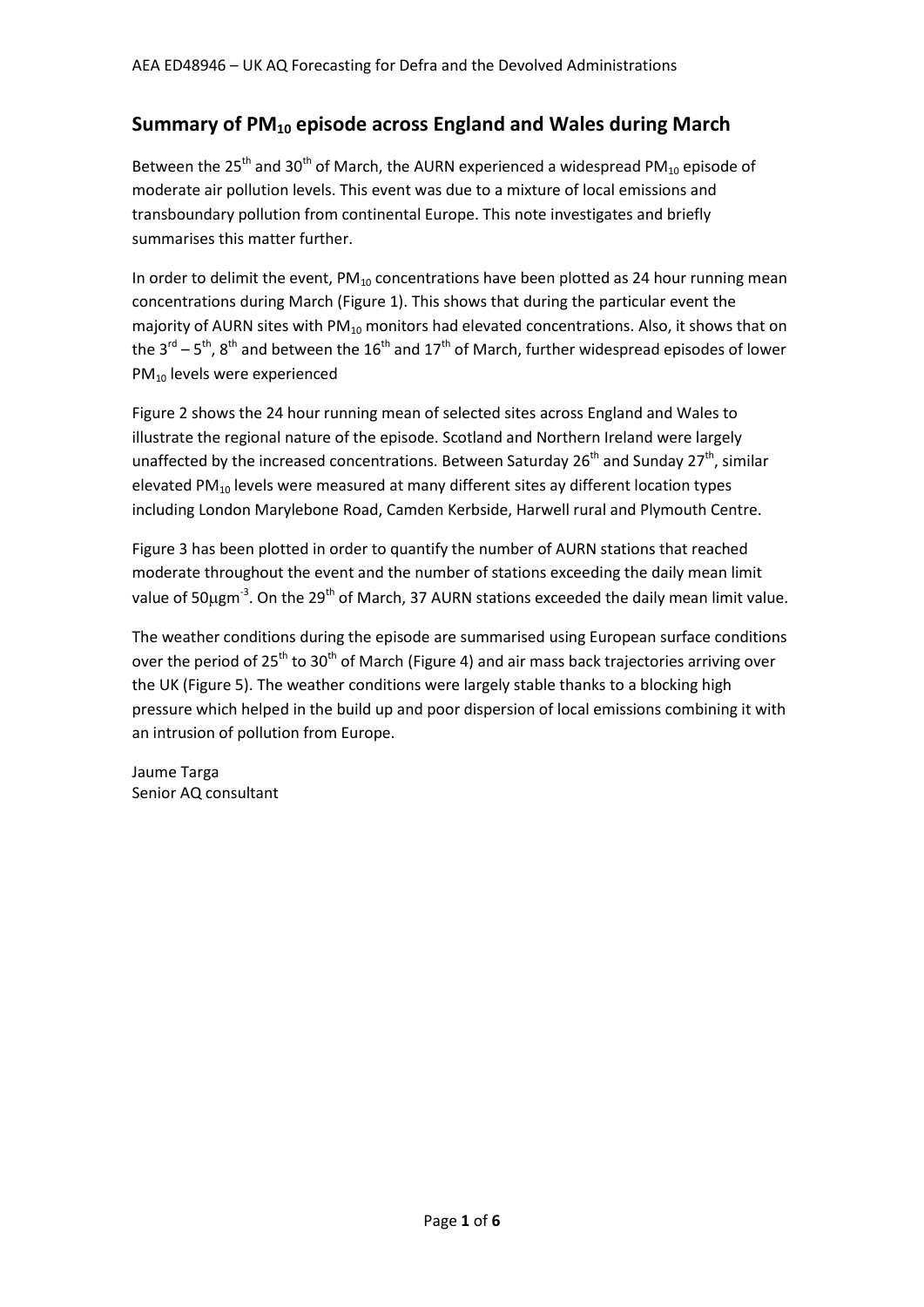

<span id="page-1-0"></span>**Figure 1 - 24-hour running mean PM<sup>10</sup> concentrations across AURN sites during March 2011**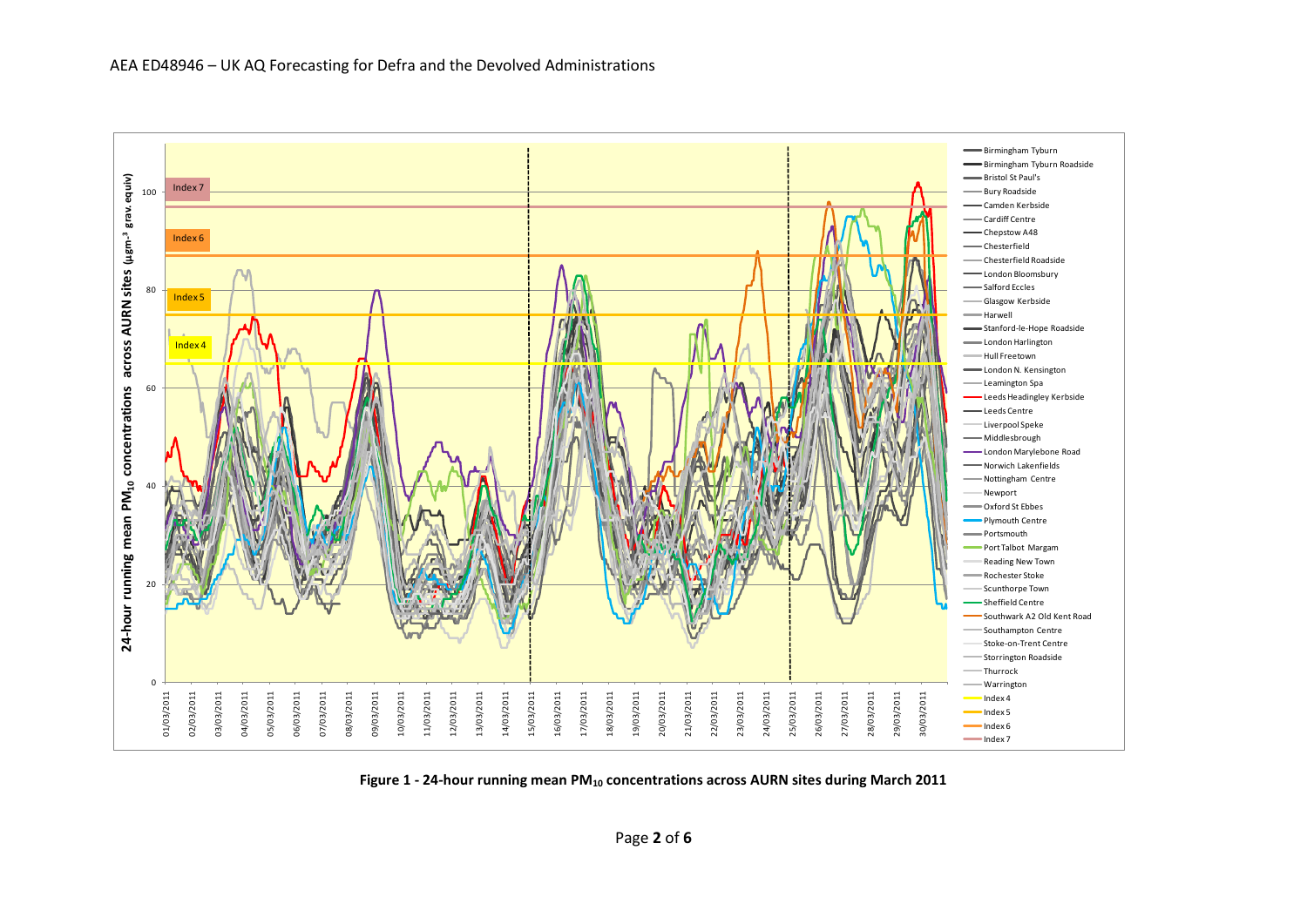

<span id="page-2-0"></span>**Figure 2 - 24-hour running mean PM<sup>10</sup> concentrations across selected AURN sites during March 2011**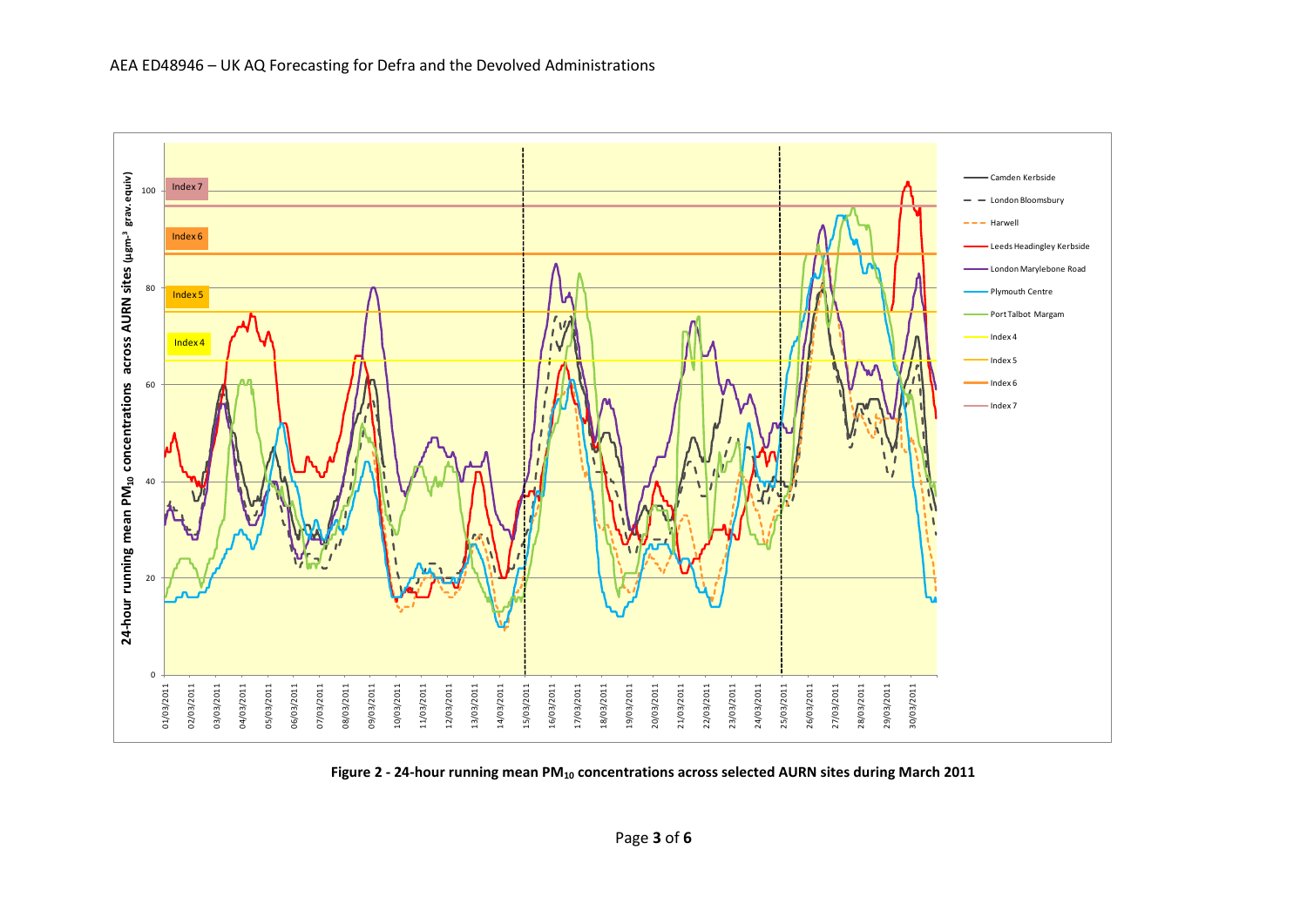

<span id="page-3-0"></span>**Figure 3 - Summary of PM<sup>10</sup> statistics across the AURN during March 2011**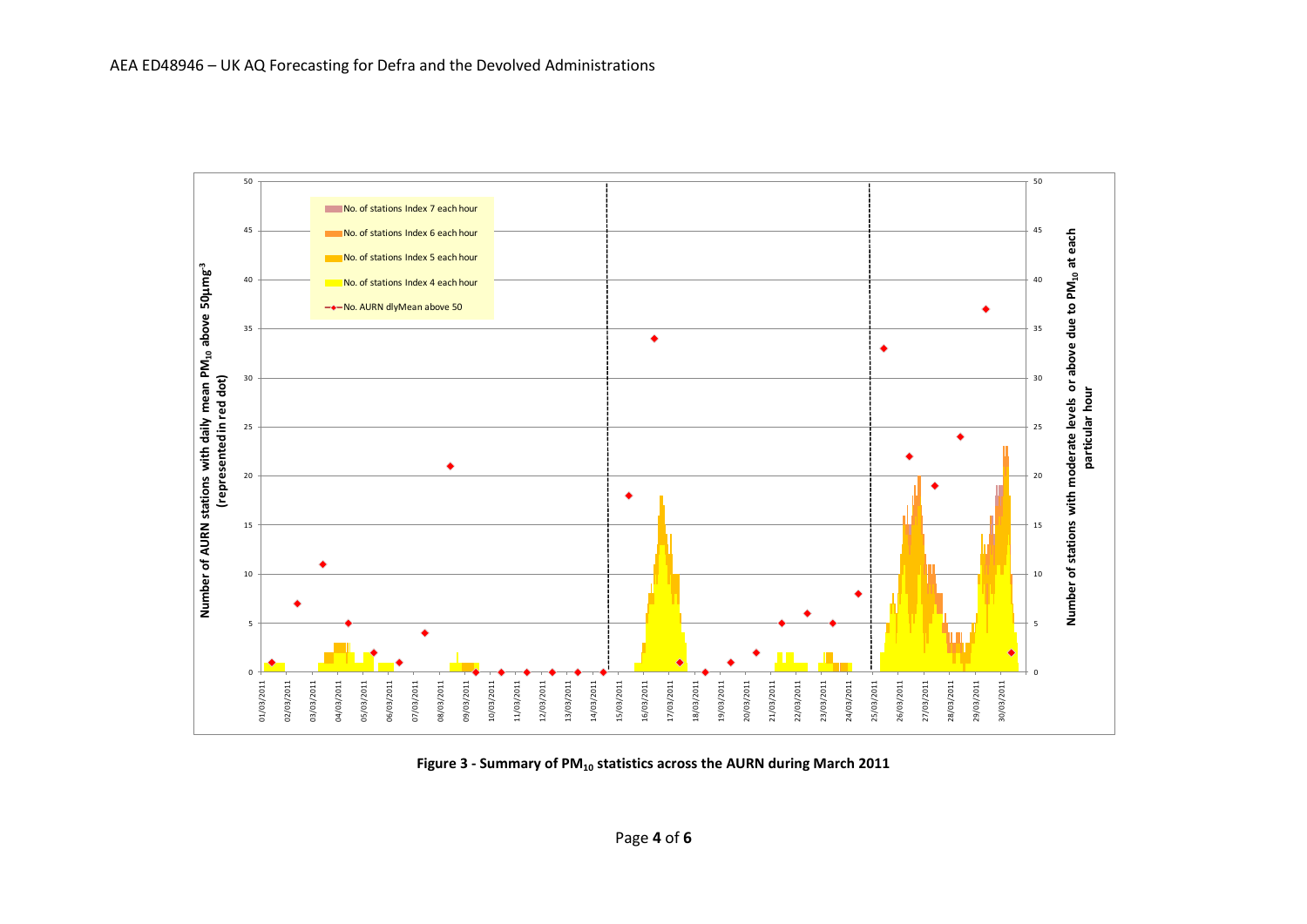<span id="page-4-0"></span>